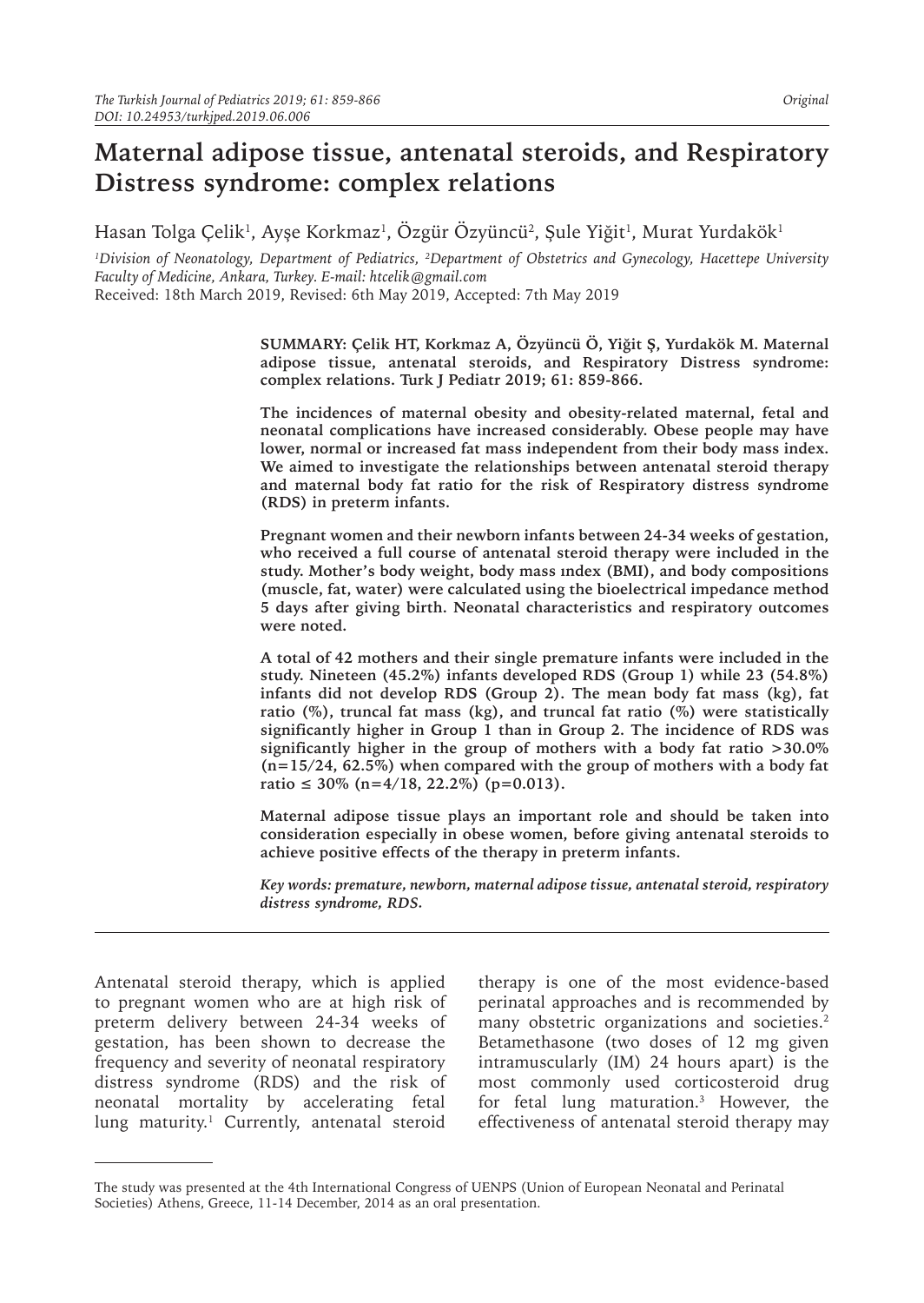be altered by many maternal, placental, and fetal factors and cannot always prevent the development of RDS in the preterm infant.

In the last decades, the prevalence of obesity has increased dramatically all over the world.<sup>4,5</sup> In accordance with this, the incidences of maternal obesity and obesity-related maternal, fetal, and neonatal complications have increased considerably. These complications include gestational diabetes, hypertensive pregnancy disorders, intrauterine fetal death, preterm birth, and related neonatal morbidities.<sup>6,9</sup> Maternal metabolic abnormalities, inflammation, and alterations in placental transport can contribute directly or indirectly to altered regulation of fetal lung development and may cause respiratory morbidities in the newborn infant.<sup>10,11</sup> Obesity also changes body composition and physiology, and this may alter the pharmacokinetic parameters of drugs such as absorption, volume of distribution, and clearance.<sup>12</sup>

Furthermore, the dose of antenatal bethametasone is constant regardless of the mother's body weight. $2,3$  In addition, as the length of the syringe needle is standard, and fat tissue thickness is increased in obese patients, an intramuscular injection of betamethasone may not reach muscular tissue, and it may infiltrate the fat tissue. Steroid drugs are known to have an affinity to the adipose tissue, and this "intra-adipose" injection may cause different drug effects and pharmacokinetics. In two recent studies, maternal body mass index (BMI) has not been found to effect neonatal prematurityrelated morbidities in those receiving antenatal steroids. $13,14$  In these studies, only prepregnancy BMI was used to identify obese and nonobese mothers. Antenatal steroids are commonly applied during the second trimester of pregnancy when most of the gestational weight gain has already occurred, and BMI has changed. Additionally, although frequently used to classify obesity, BMI does not measure adiposity, as it is calculated using only height and weight, not body composition. Obese people may have lower, normal, or increased fat mass independent from their BMI. Therefore, in this study, we aimed to investigate the relationships between antenatal steroid therapy and maternal body

fat ratio for the risk of RDS in preterm infants.

## **Material and Methods**

This study was conducted at the Neonatal Intensive Care Unit of Hacettepe University Hospital. Pregnant women and their newborn infants between 24-34 weeks of gestation and who received a full course of antenatal steroid therapy (single course, 2 x 12 mg betamethasone, 24 hours apart, IM) at least 48 hours before delivery and a maximum of 7 days after therapy were included in the study.2 Women with multiple pregnancies, type 1, 2, and gestational diabetes, chronic hypertensive disorders or preeclampsia with disturbed fetal hemodynamics, maternal use of systemic corticosteroids for other acute or chronic disorders, premature rupture of membranes >3 days with/without maternal chorioamnionitis, small- or large-for-gestational-age infants, infants with congenital pneumonia or early neonatal sepsis, metabolic diseases, immune or nonimmune hydrops fetalis, and congenital anomalies were excluded from the study.

Body weight, BMI, and body compositions (muscle, fat, water) were calculated using the bioelectrical impedance method days after birth (TANITA Segmental Body Composition Analyser BC-418, Illinois, USA). This measurement was done in the fasting condition with minimal clothes and without shoes, after defecation and urination, at 8:00- 9:00 am in the morning. Height was measured to the nearest 0.5 cm without shoes using a digital meter mounted on a wall. BMI was calculated using the formula: weight (kg) divided by height in meters squared, which was automatically performed by the TANITA analyzer. Standard cut-points were used. Underweight was defined as a BMI <18.5, normal weight included BMI values between 18.5 and <25.0, overweight included BMI values from  $\geq$ 25.0 to <30.0, obesity was defined as a BMI  $>30.0$  kg/m<sup>2</sup>, and a high maternal body fat ratio was defined as  $\geq 30\%$ . while a normal body fat ratio in women was defined as 25-30%.15,16

In our study, body composition analysis using the bioelectrical impedance method was not done just before delivery, as it is contraindicated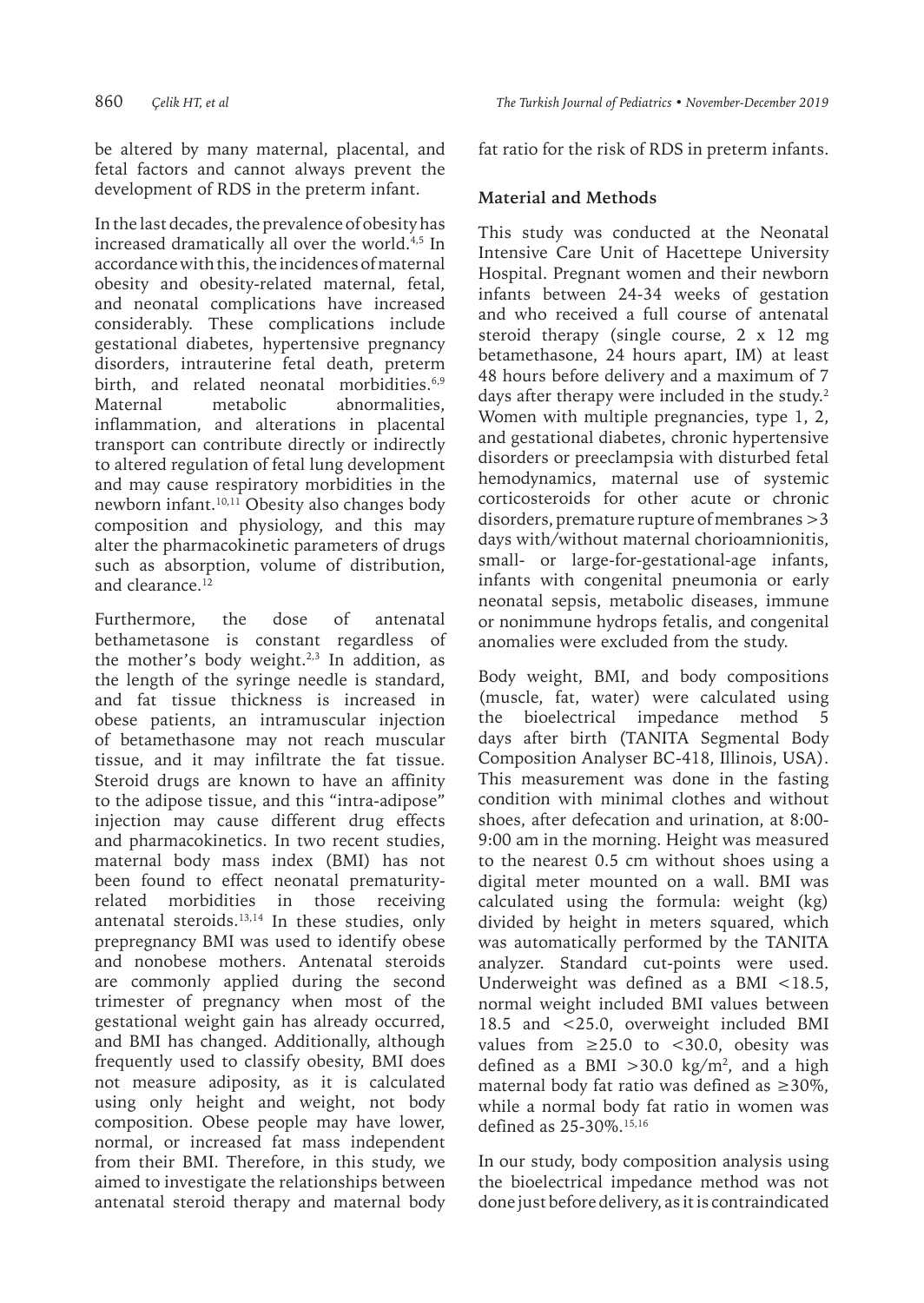for the fetus, and at least 5 days were allowed for the mother to lose edema after delivery. Maternal prepregnancy body weights were not taken into consideration, as antenatal steroids are given during pregnancy between 24-34 weeks of gestation, and the mothers have already gained weight due to gestation. In addition, most of the mothers change their nutrition habits, eat more, and gain a weight during pregnancy. Therefore, we used the early postpartum maternal body weights to represent "pregnancy body weights."

In preterm infants, demographic and clinical characteristics including gender, gestational age, birth weight, mode of delivery, Apgar scores, and the development of RDS and major neonatal morbities were noted. RDS was defined by the presence of respiratory distress (grunting, tachypnea, retractions, cyanosis); supplemental oxygen and/or positive pressure ventilation requirement; typical chest X-ray findings with reticulogranular patterns, air bronchograms or a ground glass appearance *in the absence of* all signs of suspected/proven infection (pneumonia) such as: a) history of maternal chorioamnionitis or maternal urinary tract infection, b) an elevated or decreased leukocyte count (>25000/mm3 or <5000/ mm3 ), c) an elevated serum CRP (>2 mg/ dL) or procalcitonin level  $(>2 \text{ mg/dL})$ , and a positive blood or tracheal aspirate culture, which was obtained on the first day of life.<sup>17</sup>

The study was approved by Hacettepe University Ethics Committee Local Ethics Committee for Medical Research (GO15/480- 16), and written informed consents were obtained from each mother prior to enrollment in the study.

### *Statistical Analysis*

Statistical analyses were performed with the Statistical Package for the Social Sciences 18.0 (SPSS, Inc., Chicago, IL, USA). Normally distributed variables were analyzed with parametric tests (independent samples t-test). Nonnormally distributed variables were analyzed with nonparametric tests (Mann-Whitney U test). Fisher's exact test and chisquare tests were used for categorical and qualitative variables. A p value of  $< 0.05$  was considered statistically significant.

### **Results**

A total of 42 mothers and their single premature infants were included in the study. Nineteen (45.2%) infants developed RDS (Group 1), while 23 (54.8%) infants did not develop RDS (Group 2). There were no statistically significant differences in the mean gestational age and birth weight between the two groups  $(30.5 \pm 2.5 \text{ wk vs. } 31.8 \pm 2.2 \text{ wk}, p = 0.075 \text{ and }$ 1335±471 g vs. 1537±468 g, p=0.172). The two groups were also similar in the incidences of various neonatal morbidities (Table I).

There were no statistically significant differences between the incidences of maternal overweight (BMI: 25-29.9) and maternal obesity (BMI  $\geq$ 30) between the groups (73.7% vs. 65.2%, p=0.555 and 36.8% vs. 17.4%, p=0.180 in Group 1 and 2, respectively). Among maternal anthropometric parameters, which were determined by bioelectrical impedance, the mean BMI were statistically similar in both groups  $(28.3 \pm 6.4 \text{ in } \text{Group } 1)$ and  $26.7 \pm 4.9$  in Group 2, p=0.369). However, the mean body fat mass (kg), fat ratio  $(\%)$ , truncal fat mass (kg), and truncal fat ratio (%) were statistically significantly higher in Group 1 than in Group 2 (Table II).

The incidence of RDS was  $38.5\%$  (n=5) in the group of mothers with a BMI  $\langle 25 \rangle$  (n=13), and  $48.3\%$  (n=14) in the group of mothers with a BMI  $\geq$ 25 (n=29) (p=0.555). However, the incidence of RDS was significantly higher in the group of mothers with a body fat ratio  $>30.0\%$  (n=15/24, 62.5%) when compared with the group of mothers with a body fat ratio ≤ 30% (n=4/18, 22.2%) (p=0.013).

The distribution of the body mass indexes and body fat ratios in all mothers  $(n=42)$  are given in Table III.

### **Discussion**

This is the first study in the literature investigating the relationship between maternal body composition, adipose tissue, and antenatal steroid therapy from the point of developing RDS in preterm infants. Antenatal steroid therapy for the prevention of RDS in preterm infants has been one of the most evidence-based approaches in perinatology for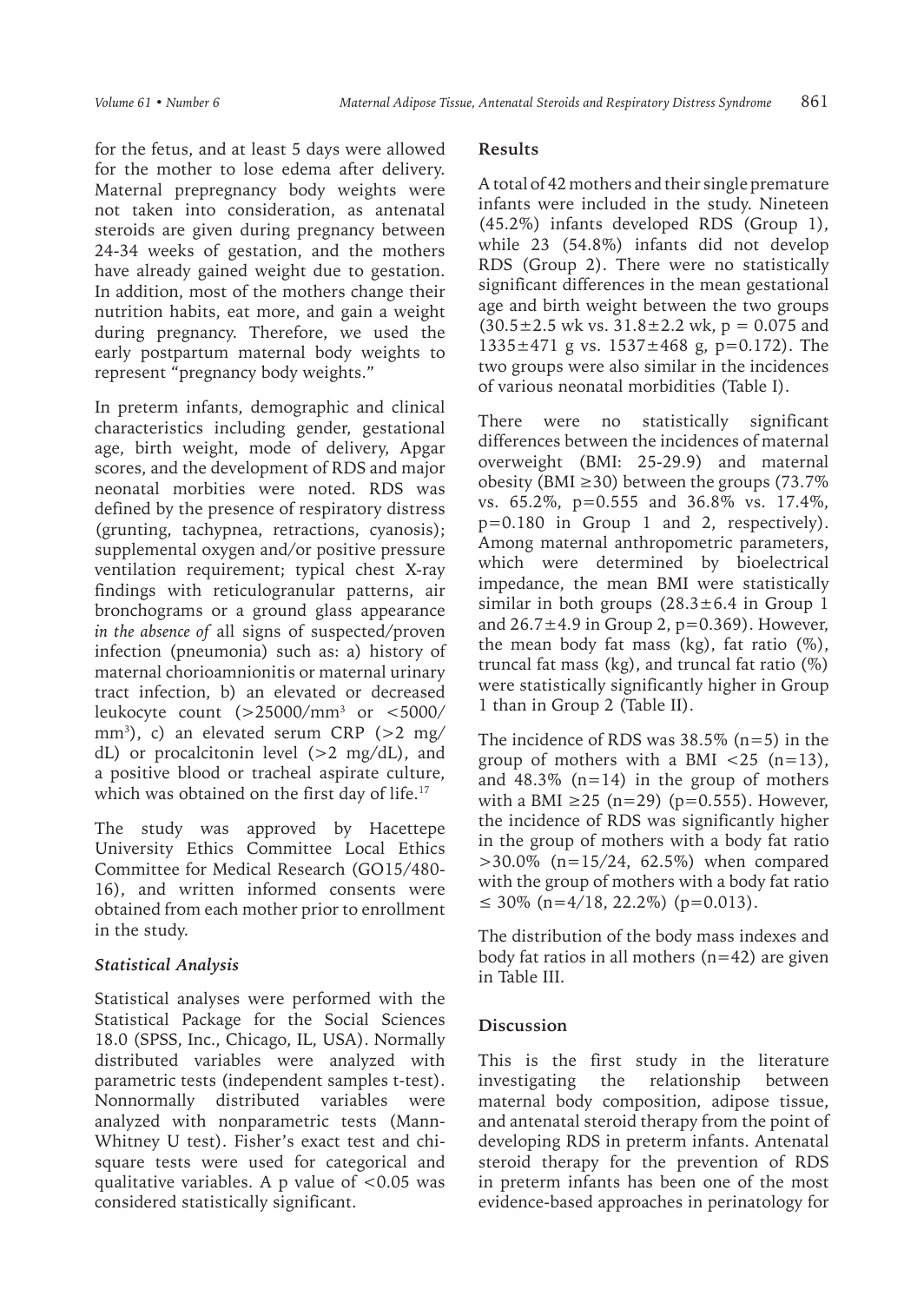|                                                  | Group 1<br>$RDS (+)$<br>$n = 19$ | Group 2<br>$RDS$ (-)<br>$n = 23$ | P     |
|--------------------------------------------------|----------------------------------|----------------------------------|-------|
| Gender (M/F), n (%)                              | 10(52.6)/9(47.4)                 | 13(56.5)/10(43.5)                | 0.658 |
| Gestational age (wk), mean±SD (range)            | $30.5 \pm 2.5$                   | $31.8 \pm 2.2$                   | 0.079 |
|                                                  | $(26-34)$                        | $(25-34)$                        |       |
| Birth weight (g), mean $\pm$ SD (range)          | $1335 \pm 471$                   | $1537 \pm 468$                   | 0.173 |
|                                                  | $(870 - 2430)$                   | $(480 - 2300)$                   |       |
| Perinatal hypoxia, n (%)                         | 1(5.3)                           |                                  | 0.452 |
| Mode of delivery (V/CS), $n$ (%)                 | 2(10.5)/17(89.5)                 | 2(8.7)/21(91.3)                  |       |
| Apgar score (5th min.), mean $\pm$ SD (range)    | $7.2 \pm 1.5$                    | $8.2 \pm 1.6$                    | 0.048 |
|                                                  | $(5-10)$                         | $(5-10)$                         |       |
| Resuscitation at birth, n (%)                    | 8(42.1)                          | 8(34.8)                          |       |
| Cord blood arterial pH, mean±SD (range)          | $7.33 \pm 0.1$                   | $7.29 \pm 0.1$                   | 0.407 |
|                                                  | $(6.99 - 7.48)$                  | $(7.12 - 7.43)$                  |       |
| Duration of mechanical ventilation (day), median | 5                                | $\mathbf{0}$                     | 0.055 |
| (range)                                          | $(0-31)$                         | $(0-23)$                         |       |
| Duration of oxygen support (day), median (range) | $\mathbf{2}$                     | $\mathbf{0}$                     | 0.120 |
|                                                  | $(0-31)$                         | $(0-35)$                         |       |
| Duration of hospitalization (day), mean $\pm$ SD | $28.5 \pm 16.7$                  | $15.9 \pm 12.3$                  | 0.156 |
| (range)                                          | $(2-58)$                         | $(3-59)$                         |       |
| Apnea of prematurity, n (%)                      | 5(26.3)                          | 3(13.0)                          | 0.433 |
| Postnatal pneumonia, n (%)                       | 4(21.1)                          | 4(17.4)                          | 0.764 |
| Patent ductus arteriosus, n (%)                  | 7(36.8)                          | 3(13.0)                          | 0.143 |
| Necrotizing enterocolitis (stage 2-3), n (%)     | 1(5.3)                           | 1(4.3)                           | 1.000 |
| Neonatal sepsis, n (%)                           | 2(10.5)                          | 3(13.0)                          | 0.458 |
| Intraventricular hemorrhage (all grades), n (%)  | 1(5.3)                           |                                  | 0.452 |
| Bronchopulmonary dysplasia, n (%)                | 3(15.8)                          | 1(4.3)                           | 0.313 |
| Mortality, n (%)                                 | 1(5.3)                           | 2(8.7)                           | 0.645 |

| Table I. Demographic and Clinical Characteristics of the Preterm Infants in Both Groups. |  |  |
|------------------------------------------------------------------------------------------|--|--|
|                                                                                          |  |  |

RDS: respiratory distress syndrome, SD: standart deviation

decades. However, our study has shown that maternal adipose tissue plays an important role and should be taken into consideration especially in obese women before giving antenatal steroids to achieve the positive effects of the therapy in preterm infants.

We thought there might be a few possible causes leading to these results. In the literature, it has been shown by ultrasonographic examinations that standard needles are not long enough to reach the gluteal muscle mass in IM injections.<sup>18</sup> The simplest hypothesis is that an insufficient dose of betamethasone reaches the muscular tissue and systemic circulation, as the length of the standard needle might be short for IM injection because of the increased thickness of the gluteal fat mass in obese pregnant women. Therefore, betamethasone will actually be injected into the fat tissue, and the absorption, distribution, and metabolism (pharmacokinetics) of the drug could be altered. This may cause a lower maternal plasma level and placental transfer of the drug and decreased effectivity in the fetal lung tissue.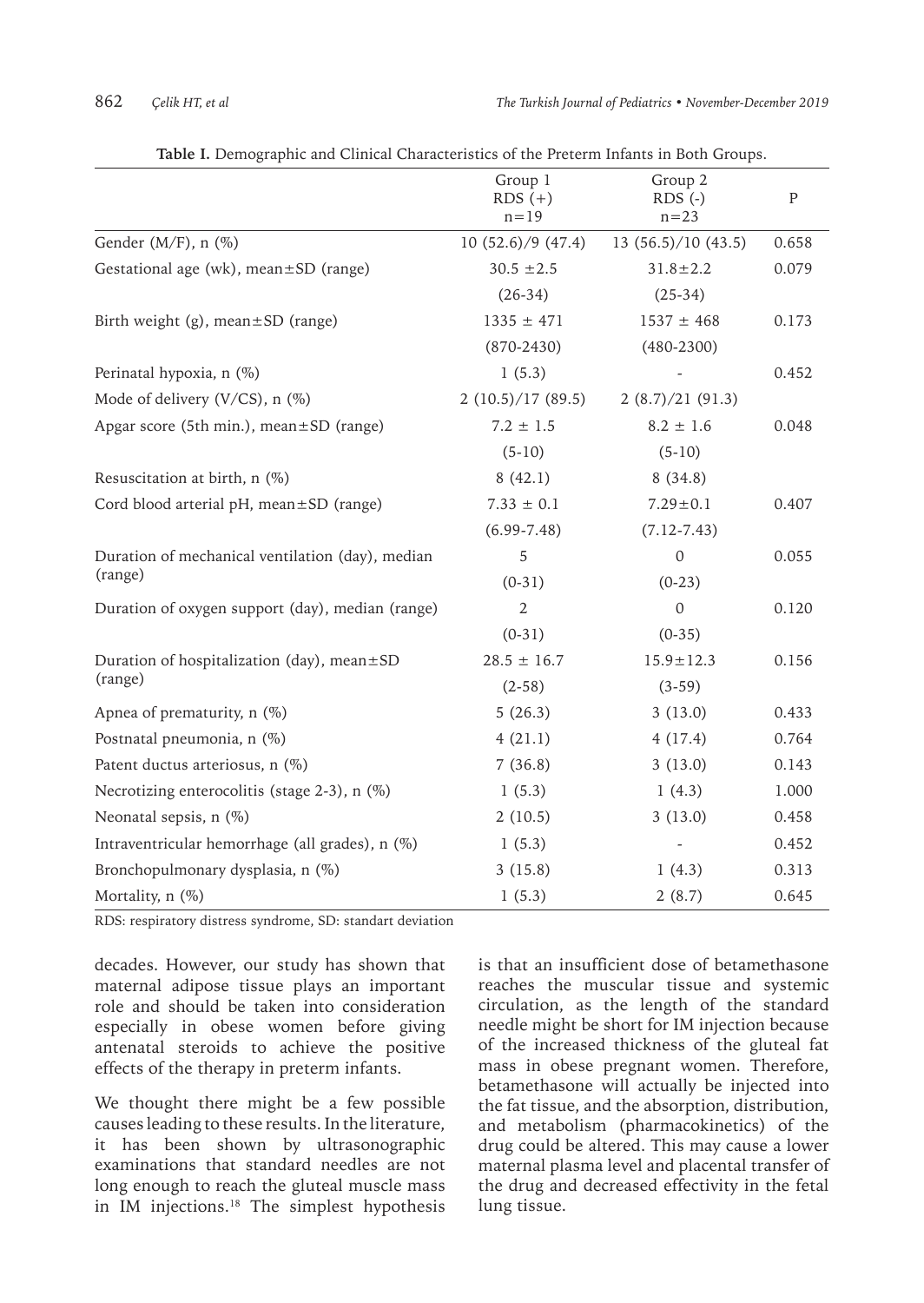|                                                     | Group 1<br>$RDS (+)$<br>$n = 19$ | Group 2<br>$RDS$ (-)<br>$n = 23$ | ${\bf P}$ |
|-----------------------------------------------------|----------------------------------|----------------------------------|-----------|
| Maternal age (year), mean±SD (range)                | $30.3 \pm 5.4$                   | $29.2 \pm 6.8$                   | 0.547     |
|                                                     | $(20-39)$                        | $(19-44)$                        |           |
| Maternal body weight (kg), mean ±SD (range)         | $73.9 \pm 14.5$                  | $66.1 \pm 12.6$                  | 0.071     |
|                                                     | $(46.8 - 101.1)$                 | $(49.7 - 96.3)$                  |           |
| Maternal height (cm), mean±SD (range)               | $162 \pm 5.8$                    | $160 \pm 6.9$                    | 0.313     |
|                                                     | $(152-172)$                      | $(150-174)$                      |           |
| Body mass index (BMI), mean±SD (range)              | $28.3 \pm 6.4$                   | $26.7 \pm 4.9$                   | 0.369     |
|                                                     | $(17.8 - 43.8)$                  | $(18.5 - 38.1)$                  |           |
| Maternal overweight (BMI: 25-29.9), n (%)           | 7(36.8)                          | 11(47.8)                         | 0.474     |
| Maternal obesity (BMI $\geq$ 30), n (%)             | 7(36.8)                          | 4(17.4)                          | 0.180     |
| Maternal overweight+obesity, (BMI $\geq$ 25), n (%) | 14 (73.7)                        | 15(65.2)                         | 0.555     |
| Maternal body fat ratio>30%, n (%)                  | 15(78.9)                         | 9(39.1)                          | 0.013     |
| Body fat mass (kg), mean $\pm$ SD (range)           | $25.7 \pm 10.1$                  | $19.3 \pm 6.3$                   | 0.023     |
|                                                     | $(7.7-49.5)$                     | $(8.5 - 34.3)$                   |           |
| Body fat ratio (%), mean±SD (range)                 | $33.5 \pm 8.2$                   | $27.9 \pm 6.1$                   | 0.016     |
|                                                     | $(14.3 - 48.9)$                  | $(15.9 - 36.5)$                  |           |
| Truncal fat mass (kg), mean±SD (range)              | $12.2 \pm 5.2$                   | $8.2 \pm 3.0$                    | 0.006     |
|                                                     | $(2.5 - 22.5)$                   | $(2.7-13.1)$                     |           |
| Truncal fat ratio $(\%)$ , mean $\pm$ SD (range)    | $30.2 \pm 9.3$                   | $22.8 \pm 6.8$                   | 0.007     |
|                                                     | $(9.1 - 44.3)$                   | $(8.8 - 33.9)$                   |           |
| Body fat free mass (kg), mean ±SD (range)           | $48.3 \pm 6.3$                   | $48.5 \pm 5.3$                   | 0.892     |
|                                                     | $(37.0 - 62.8)$                  | $(39-62.1)$                      |           |
| Truncal fat free mass (kg), mean ±SD (range)        | $26.7 \pm 2.8$                   | $27.2 \pm 2.4$                   | 0.563     |
|                                                     | $(21.0-31.7)$                    | $(21.7-33.5)$                    |           |
| Truncal muscle mass (kg), mean ± SD (range)         | $25.5 \pm 2.7$                   | $25.9 \pm 2.3$                   | 0.569     |
|                                                     | $(20.1 - 30.3)$                  | $(20.8 - 32.0)$                  |           |
| Total body water (kg), mean ±SD (range)             | $35.3 \pm 4.6$                   | $35.5 \pm 3.9$                   | 0.892     |
|                                                     | $(27.1 - 46.0)$                  | $(28.6 - 45.5)$                  |           |

**Table II.** Maternal Bioelectrical Impedance Measurements of Body Composition in Both Groups.

BMI: body mass index, SD: standart deviation

| <b>Table III.</b> The Distribution of the Body Mass Indexes and Body Fat Ratios in All Mothers $(n=42)$ . |  |  |  |
|-----------------------------------------------------------------------------------------------------------|--|--|--|
|-----------------------------------------------------------------------------------------------------------|--|--|--|

|                            | BMI < 25<br>$n(\%)$ | $BMI \geq 25$<br>$n(\%)$ |
|----------------------------|---------------------|--------------------------|
| Body fat ratio $<$ 30%     | $11(26.2\%)$        | $7(16.7\%)$              |
| Body fat ratio $\geq 30\%$ | 2 $(4.8\%)$         | 22 (52.4%)               |
|                            |                     |                          |

BMI: body mass index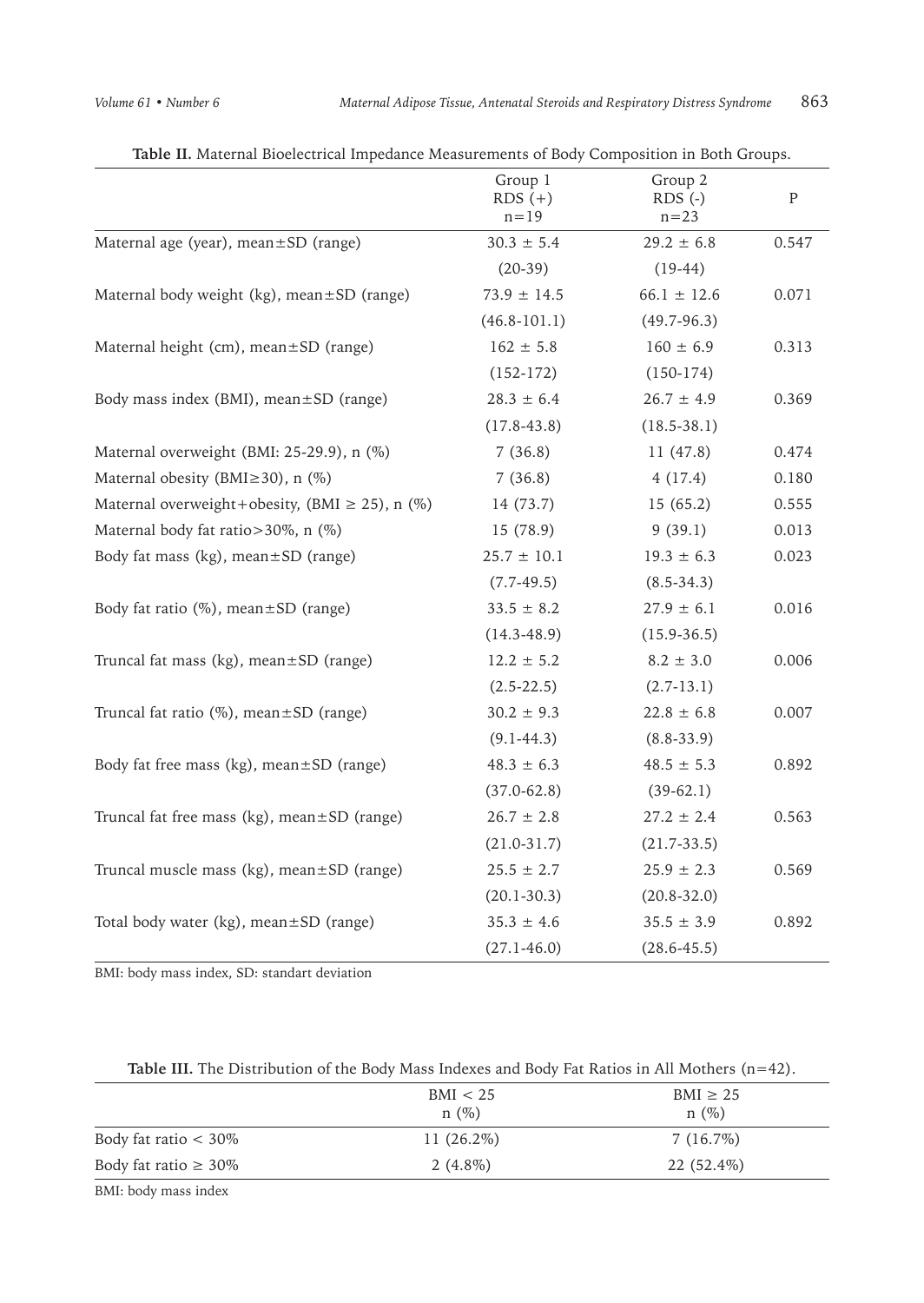In the literature, there are many studies comparing the pharmacokinetics of steroid drugs between normal weight and obese individuals. In a study investigating the bioavailability of IM human chorionic gonadotropin (hCG) used for in-vitro fertilization treatment, after both IM and SC application, serum hCG levels have been found to be significantly lower in obese patients compared to nonobese.19 However in another study on infertility treatment, there were no significant differences between serum hCG concentrations measured after 12 hours of IM and SC applications. The authors have found a strong negative correlation between BMI and serum hCG levels and commented that the circulating hCG levels were determined mostly by body mass rather than the route of application.20 In another study, maternal and umbilical cord blood serum betamethasone concentrations were found to be similar in obese and nonobese women.21 In our study, we did not measure maternal or neonatal serum betamethasone concentrations because of this information in the literature. In addition, a drug's serum level may not correlate with its tissue level or effects.

The second hypothesis may be possible: an altered metabolism of the betamethasone in the adipose tissue. Obesity changes body composition and physiology, leading to increases in lean body mass, fat mass, and the proportion of extracellular water to total body water. In obesity, blood volume, cardiac output, and renal blood flow are also increased. These changes can alter pharmacokinetic parameters such as drug absorption, volume of distribution, and clearance.<sup>12</sup> Steroid drugs are highly lipophilic and, in their target tissues, steroids are concentrated by an uptake mechanism that relies on their binding to intracellular receptors. Their distribution volume is increased and potentially necessitates increased dosing. Although this has not been shown to be consistent with certain highly lipophilic drugs, a linear relationship has been found between the pharmacokinetic properties of betamethasone and maternal lean body weight, and individualization of the betamethasone dose due to maternal lean body mass has been suggested.<sup>22,23</sup>

Adipose tissue expresses numerous receptors that allow it to respond to afferent signals from other endocrine organs, in particular, many enzymes for the activation, interconversion, and inactivation of steroid hormones. Several steroidogenic enzymes are expressed in adipose tissue, and this tissuespecific glucocorticoid metabolism is primarily determined by the enzyme 11-β-hydroxysteroid dehydrogenase (HSD)-1, which catalyzes the hormonally inactive 11-β-ketoglucocorticoid metabolites (cortisone) to hormonally active 11-β-hydroxylated metabolite (cortisol). 11-β-HSD1 is highly expressed in adipose tissue, particularly in visceral adipose tissue. Although 11-Β-HSD1 amplifies local glucocorticoid concentrations within adipose tissue, it does not contribute significantly to systemic glucocorticoid concentrations.<sup>24,26</sup> Therefore, betamethosone trapped in the adipose tissue of an obese pregnant women might have transformed to another ineffective metabolite.

Apart from an altered maternal and fetal effective betamethasone dose and pharmacokinetics, obesity or increased fat mass itself can have negative effects on the developing fetal lung, leading to RDS in the postnatal period. Adipose tissue is the largest endocrine organ in the body, and increased adiposity has been found to be related with increased oxidative stress, inflammation, insulin resistance, dysregulation of the maternal hypothalamic-pituitary-adrenal axis, altered glucocorticoid-mediated fetal lung development, and surfactant maturation leading to fetal lung injury and concomitantly disturbed fetal programming.<sup>11</sup>

The main limitation of our study was the relatively small number of cases and control groups, as we have excluded all cases with maternal obstetric and neonatal morbidities affecting the development of RDS in preterm infants to homogenize our study group. Most studies related to antenatal steroids have been performed in an era when obesity was not an epidemic problem worldwide. However, our study has shown that maternal adipose tissue plays an important role and should be taken into consideration in obese women before giving antenatal steroids. The exact physiological/pharmacokinetic mechanisms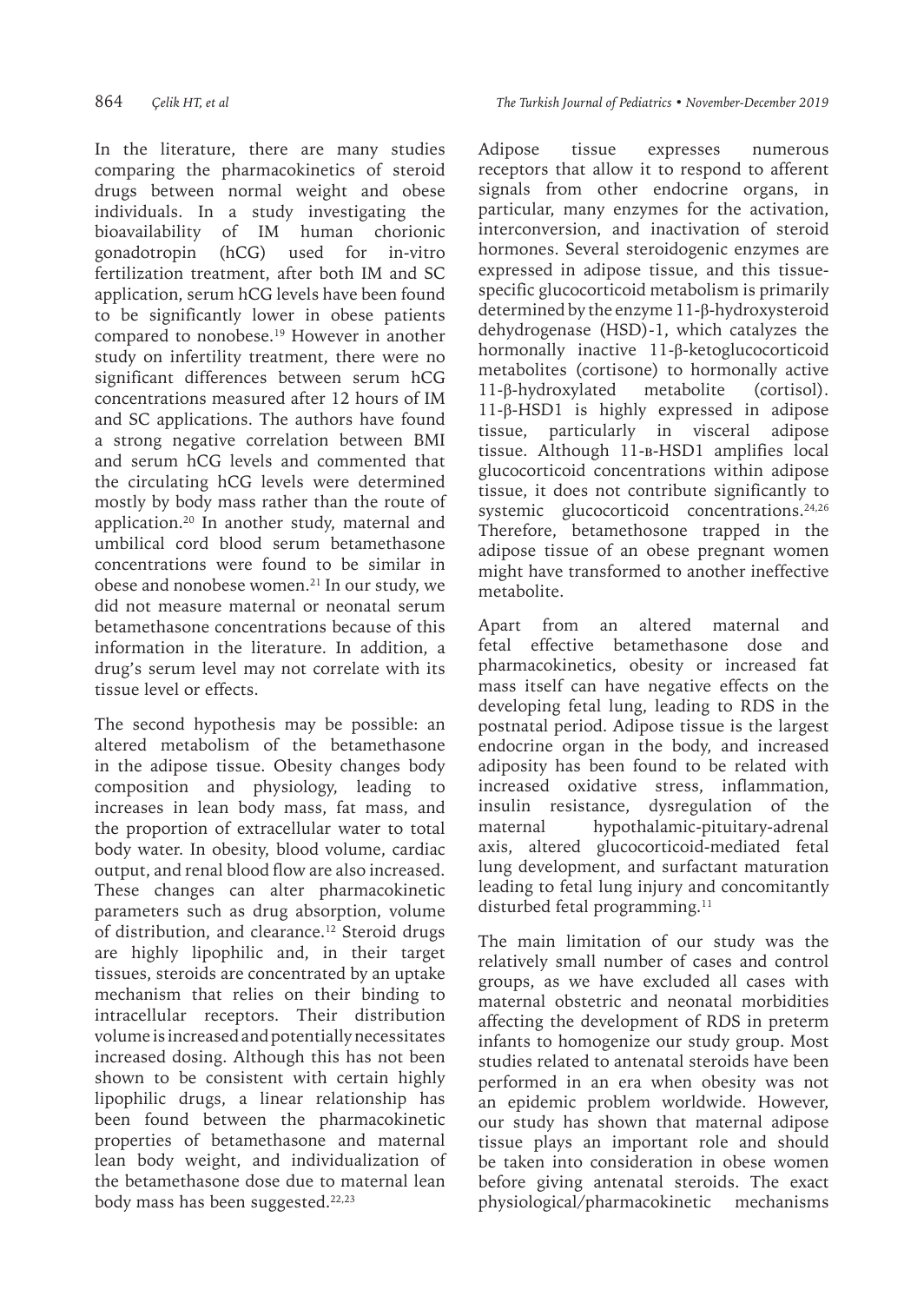of antenatal steroid therapy should be investigated in different patient populations. In the future, this may lead to modifications in the type, dose, or method of antenatal steroids administration for an optimal response in fetal lung.

#### **REFERENCES**

- 1. Roberts D, Brown J, Medley N, Dalziel SR. Antenatal corticosteroids for accelerating fetal lung maturation for women at risk of preterm birth. Cochrane Database Syst Rev 2017; 3: CD004454.
- 2. Committee on Obstetric Practice. Committee Opinion No. 713: Antenatal Corticosteroid Therapy for Fetal Maturation. Obstet Gynecol 2017; 130: e102-e109.
- 3. Brownfoot FC, Gagliardi DI, Bain E, Middleton P, Crowther CA. Different corticosteroids and regimens for accelerating fetal lung maturation for women at risk of preterm birth. Cochrane Database Syst Rev 2013; 8: CD006764.
- 4. Flegal KM, Carroll MD, Ogden CL, Johnson CL. Prevalence and trends in obesity among US adults, 1999-2000. JAMA 2002; 288: 1723-1727.
- 5. Walls HL, Magliano DJ, Stevenson CE, et al. Projected progression of the prevalence of obesity in Australia. Obesity (Silver Spring) 2012; 20: 872-878.
- 6. Poston L, Caleyachetty R, Cnattingius S, et al. Preconceptional and maternal obesity: epidemiology and health consequences. Lancet Diabetes Endocrinol 2016; 4: 1025-1036.
- 7. Kim T, Burn SC, Bangdiwala A, Pace S, Rauk P. Neonatal morbidity and maternal complication rates in women with a delivery body mass index of 60 or higher. Obstet Gynecol 2017; 130: 988-993.
- 8. Smid MC, Vladutiu CJ, Dotters-Katz SK, Manuck TA, Boggess KA, Stamilio DM. Maternal super obesity and neonatal morbidity after term cesarean delivery. Am J Perinatol 2016; 33: 1198-1204.
- 9. Zhong Y, Cahill AG, Macones GA, Zhu F, Odibo AO. The association between prepregnancy maternal body mass index and preterm delivery. Am J Perinatol 2010; 27: 293-298.
- 10. Ramsay JE, Ferrell WR, Crawford L, Wallace AM, Greer IA, Sattar N. Maternal obesity is associated with dysregulation of metabolic, vascular, and inflammatory pathways. J Clin Endocrinol Metab 2002; 87: 4231-4237.
- 11. McGillick EV, Lock MC, Orgeig S, Morrison JL. Maternal obesity mediated predisposition to respiratory complications at birth and in later life: understanding the implications of the obesogenic intrauterine environment. Paediatr Respir Rev 2017; 21: 11-18.
- 12. Rowe S, Siegel D, Benjamin DK Jr; Best Pharmaceuticals for Children Act -Pediatric Trials Network Administrative Core Committee. Gaps in Drug Dosing for Obese Children: A Systematic Review of Commonly Prescribed Emergency Care Medications. Clin Ther 2015; 37: 1924-1932.
- 13. Claire L, Vieux R. Efficacy of antenatal corticosteroids according to maternal and perinatal factors: a retrospective cohort study. Am J Perinatol 2015; 32: 1070-1077.
- 14. Hashima JN, Lai Y, Wapner RJ, et al; Eunice Kennedy Shriver National Institute of Child Health and Human Development Maternal-Fetal Medicine Units Network. The effect of maternal body mass index on neonatal outcome in women receiving a single course of antenatal corticosteroids. Am J Obstet Gynecol 2010; 202: 263.e1-263.e5.
- 15. Thompson PD, Arena R, Riebe D, Pescatello LS; American College of Sports Medicine. ACSM's new preparticipation health screening recommendations from ACSM's guidelines for exercise testing and prescription, ninth edition. Curr Sports Med Rep 2013; 12: 215-217.
- 16. Gallagher D, Heymsfield SB, Heo M, Jebb SA, Murgatroyd PR, Sakamoto Y. Healthy percentage body fat ranges: an approach for developing guidelines based on body mass index. Am J Clin Nutr 2000; 72: 694-701.
- 17. Hamvas A. Pathophysiology and management of respiratory distress syndrome. In: Martin RJ, Fanaroff AA, Walsh MC (eds). Fanaroff and Martin's Neonatal-Perinatal Medicine (9th ed) Vol 1. St. Louis: Elsevier Mosby, 2011: 1106-1116.
- 18. Nisbet AC. Intramuscular gluteal injections in the increasingly obese population: retrospective study. BMJ 2006; 332: 637-638.
- 19. Chan CC, Ng EH, Chan MM, et al. Bioavailability of hCG after intramuscular or subcutaneous injection in obese and non-obese women. Hum Reprod 2003; 18: 2294-2297.
- 20. Elkind-Hirsch KE, Bello S, Esparcia L, Phillips K, Sheiko A, McNichol M. Serum human chorionic gonadotropin levels are correlated with body mass index rather than route of administration in women undergoing in vitro fertilization-embryo transfer using human menopausal gonadotropin and intracytoplasmic sperm injection. Fertil Steril 2001; 75: 700-704.
- 21. Gyamfi C, Mele L, Wapner RJ, et al; Eunice Kennedy Shriver National Institute of Child Health and Human Development Maternal-Fetal Medicine Units Network. The effect of plurality and obesity on betamethasone concentrations in women at risk for preterm delivery. Am J Obstet Gynecol 2010; 203: 219.e1-5.
- 22. Barras M, Legg A. Drug dosing in obese adults. Aust Prescr 2017; 40: 189-193.